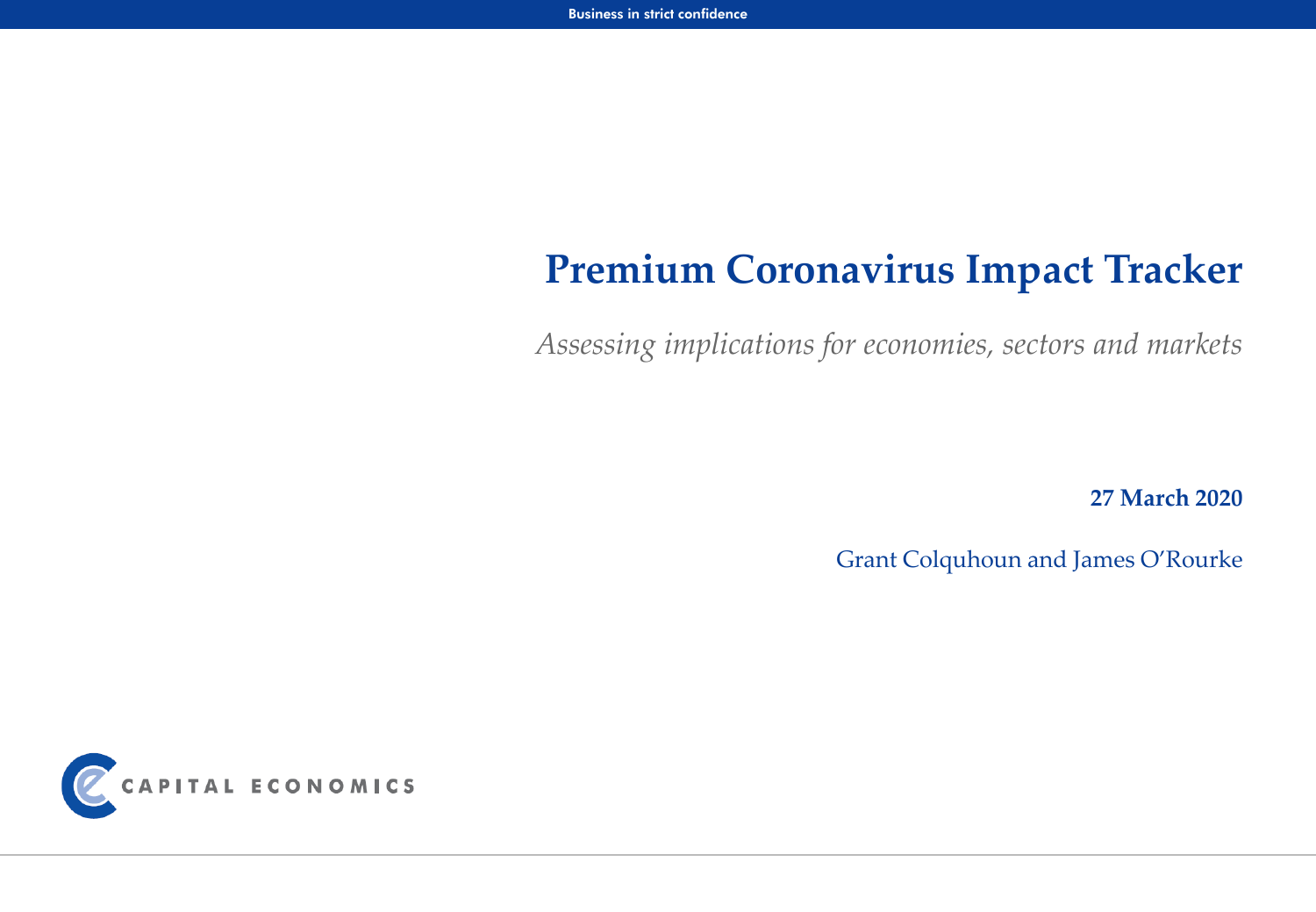## **Developments and implications summary – 27th March**

| <b>Overview</b>      | China remains on the path to emerge from the crisis first, although the path for other Asian countries<br>ш<br>appears more uncertain than last week. Europe remains in lockdown, with the United States (in many<br>states) and the United Kingdom enacting similar measures.<br>Declines in the global economy in the first half of the year could be even more severe than our already<br>deeply negative forecasts.        |
|----------------------|--------------------------------------------------------------------------------------------------------------------------------------------------------------------------------------------------------------------------------------------------------------------------------------------------------------------------------------------------------------------------------------------------------------------------------|
| <b>Sectors</b>       | The service sector appears to have seen the greatest hit to activity so far. In some countries, sectors such as<br>ш<br>restaurants and cinemas have shutdown and will remain that way until containment measures ease.<br>The hit to activity is spreading to manufacturing and will deepen if global trade contracts by one fifth this<br>year, as we expect.                                                                |
| <b>Markets</b>       | There has been some signs that the latest stimulus measures have caused the tightening of financial<br>ш<br>conditions to level off at levels below those seen during the global financial crisis.<br>Inflation expectations in the short term have come down considerably, although they too have bounced off<br>ш<br>lows in recent days. We expect negative rates of inflation to be mainly the result of lower oil prices. |
| <b>Recovery path</b> | We expect the recovery to be led firstly by China in the second quarter, and by the United States and the<br>■<br>euro-zone in subsequent quarters, although risks remain globally as demand falters.<br>The longer term path for the economy remains contingent on sufficient government support, bond market<br>tolerance or higher debt, the return of "animal spirits" and avoidance of renewed outbreaks of the virus.    |
| <b>Forecasts</b>     | The rapidly evolving global situation means a much greater degree of uncertainty than usual is attached to<br>■<br>any forecasts. Our latest forecast is for the global economy to shrink by around 3.0 per cent this year.<br>We are assuming a rise of 7.5 per cent in output in 2021, returning the economy towards its pre-crisis path.                                                                                    |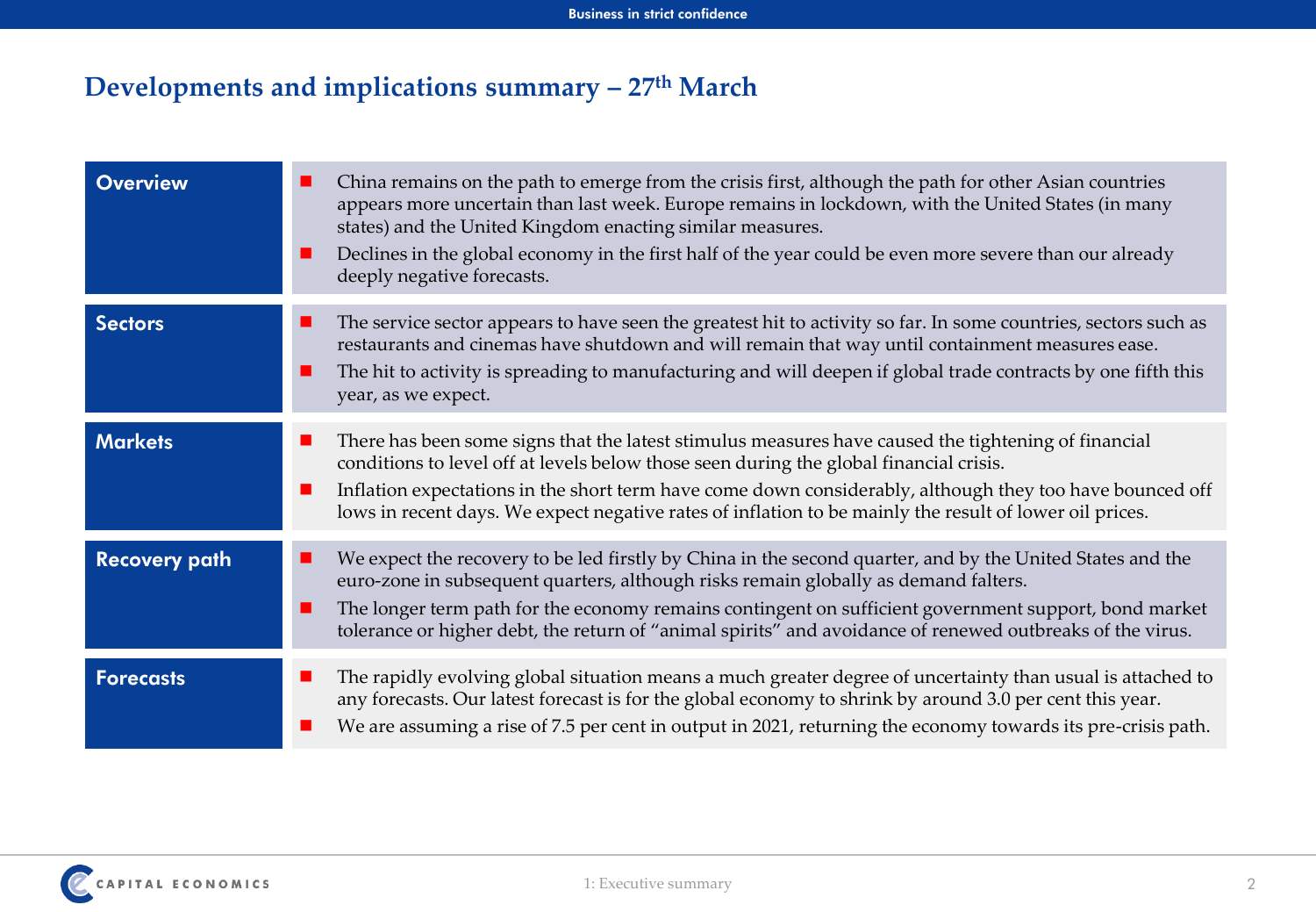### **Developments and implications summary – 27th March**

- Chinese activity continues on its recovery path, with industry on track to return to 2019 levels in mid-to-late April.
- Although granular indicators point to recovery in China, global demand is likely to drag down any recovery.
- Newly reported cases in Asia remain low, but risks are building in Japan and Singapore, among other countries. New infections from abroad have led China to ban nearly all foreign travellers from Friday at midnight.

- Restrictions on movement and interaction are being extended. We still assume the lockdown continues until the end of June.
- $\blacksquare$  There are tentative signs that newly reported cases in Italy may be plateauing, but other countries such as Spain continue to see growth in new cases accelerate.
- $\blacksquare$  Weakness in Europe has been evidenced by the service sector, although there are signs that this will extend to manufacturing, as investment is curtailed and as global demand wanes.

#### **Asia Europe Americas**

- A wave of new reported cases in the United States has pushed it to the top of the rankings of total reported infections. Roughly a third of the population is now under 'stay at home' orders.
- Early macroeconomic indicators have suggested that unemployment will rise sharply to levels even beyond those seen during the Global Financial Crisis going forward.
- $\blacksquare$  Given the surge in new cases and the associated curbs on activity, we have revised down our forecast for growth in 2020 to a contraction of five per cent.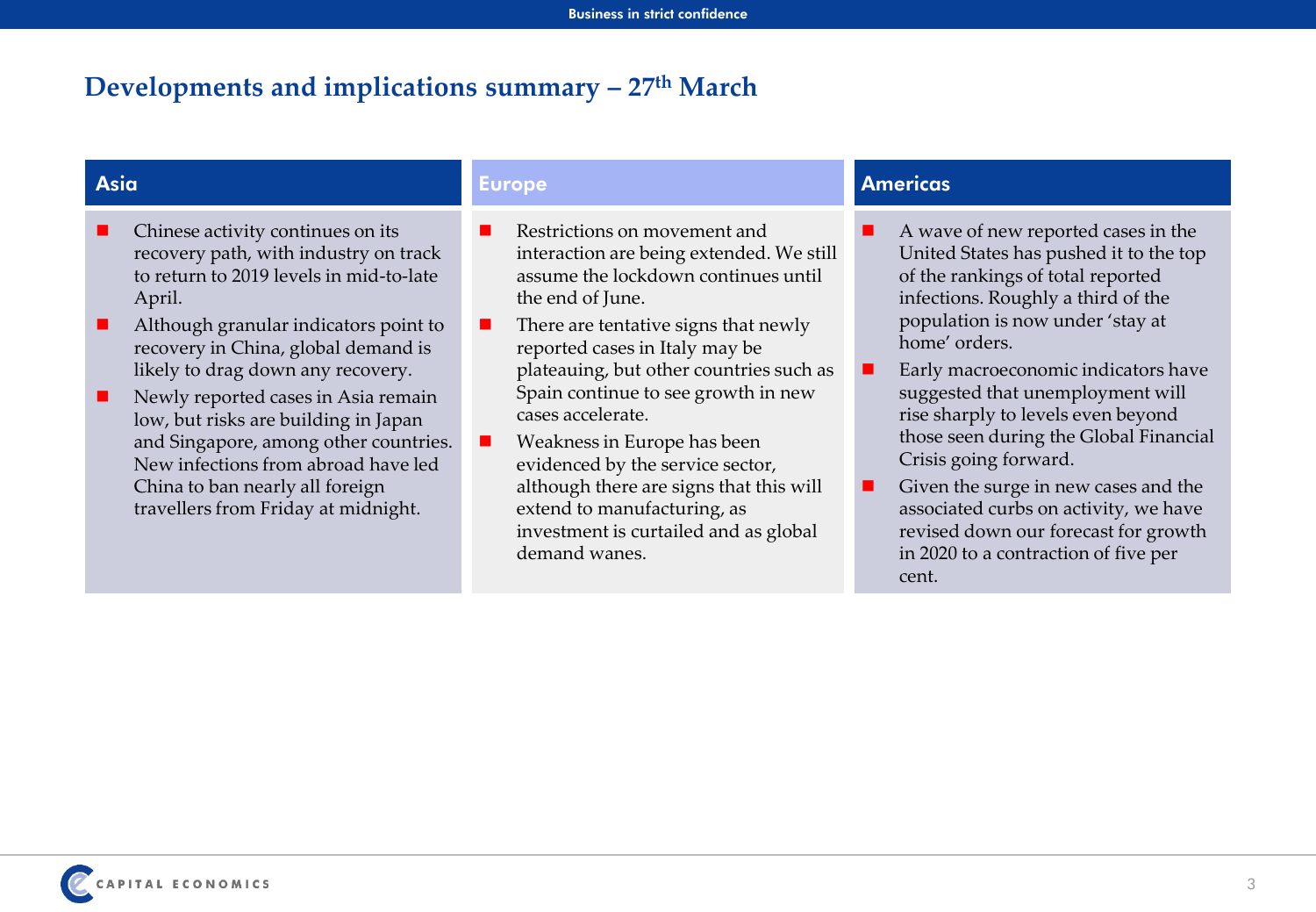### **Coronavirus tracker: Lockdowns extended in Europe and some introduced elsewhere**

|                      | <b>New confirmed</b><br>cases | Latest virus containment policy developments                                                                         |                     |
|----------------------|-------------------------------|----------------------------------------------------------------------------------------------------------------------|---------------------|
| Asia                 |                               |                                                                                                                      |                     |
| China                |                               | Outbound travel restrictions in Hubei eased. Virtually all foreign visitors to China banned from Friday at midnight. | Improving /         |
| Korea                |                               | No new policy developments in last week.                                                                             | Less                |
| Japan                |                               | 2020 Tokyo Olympics postponed by one year. Tokyo residents asked to stay at home this weekend.                       | restrictive         |
| Singapore            |                               | No new policy developments in last week.                                                                             |                     |
| India                |                               | Nationwide lockdown imposed for three weeks.                                                                         |                     |
| <b>Europe</b>        |                               |                                                                                                                      |                     |
| Germany              |                               | Strict social distancing measures introduced.                                                                        |                     |
| France               |                               | Lockdown measures toughened.                                                                                         |                     |
| <b>Italy</b>         |                               | Lockdown to be extended past 3 April.                                                                                |                     |
| Spain                |                               | Lockdown extended to 11 April.                                                                                       | Worsening /         |
| Poland               |                               | Limit on people taking part in masses. Presidential election to go ahead on 10 May.                                  | More<br>restrictive |
| United Kingdom       |                               | Lockdown introduced until 13 April.                                                                                  |                     |
| <b>Americas</b>      |                               |                                                                                                                      |                     |
| <b>United States</b> |                               | Additional states including New York under 'stay at home' orders, totalling roughly one third of population.         |                     |
| Mexico               |                               | Mexico City mayor closes museums, nightclubs and gyms. Events with over 50 people banned in the city.                |                     |
| <b>Brazil</b>        |                               | Sao Paolo begins two week lockdown.                                                                                  |                     |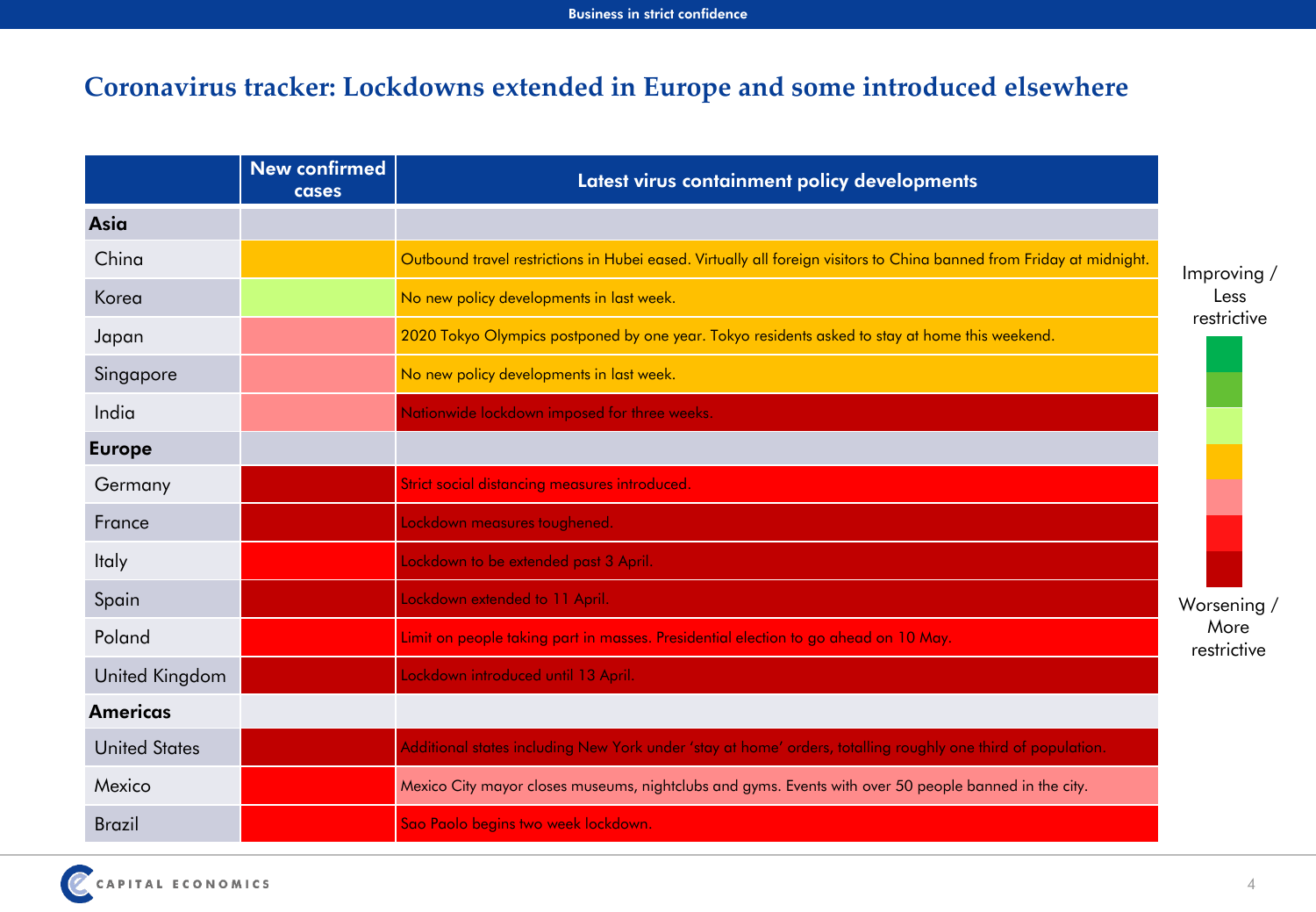### **The United States overtakes China with most confirmed cases, but Asian risks remain**

#### **Cases in Europe and now the United States continue to mount**

• The United States has joined Europe as the epicentre of the coronavirus outbreak, with cases increasing rapidly over the course of the last week. Today's figures from Johns Hopkins place the United States at the top of global case numbers, with China in second and Italy in third. (See chart.)

#### **Initial signs that European lockdown may be working**

• There are tentative signs in Italy that the lockdown may be working, with new reported daily cases of coronavirus stalling over the last few days, in line with the number of new deaths reported. Other European countries such as Spain, however, are not seeing similar results, and daily new cases there have overtaken those in Italy.

#### **New Asian cases low, but risks remain**

- New daily reported cases in east Asia remain low, as effective measures to deal with the virus continue. In Japan and Singapore however, cases are beginning to inch up. The governor of Tokyo asked residents to stay at home this coming weekend 'at all costs', in a sign that the outbreak may not be fully under control.
- In China, although domestic new cases remain near zero, cases from those returning abroad have risen slightly. In response, the country has decided to ban foreign arrivals with few exceptions, starting on Friday at midnight.

**Latest total confirmed cases, thousands, selected countries**



**New reported daily cases of coronavirus, thousands, selected countries**



Sources: Capital Economics and Refinitiv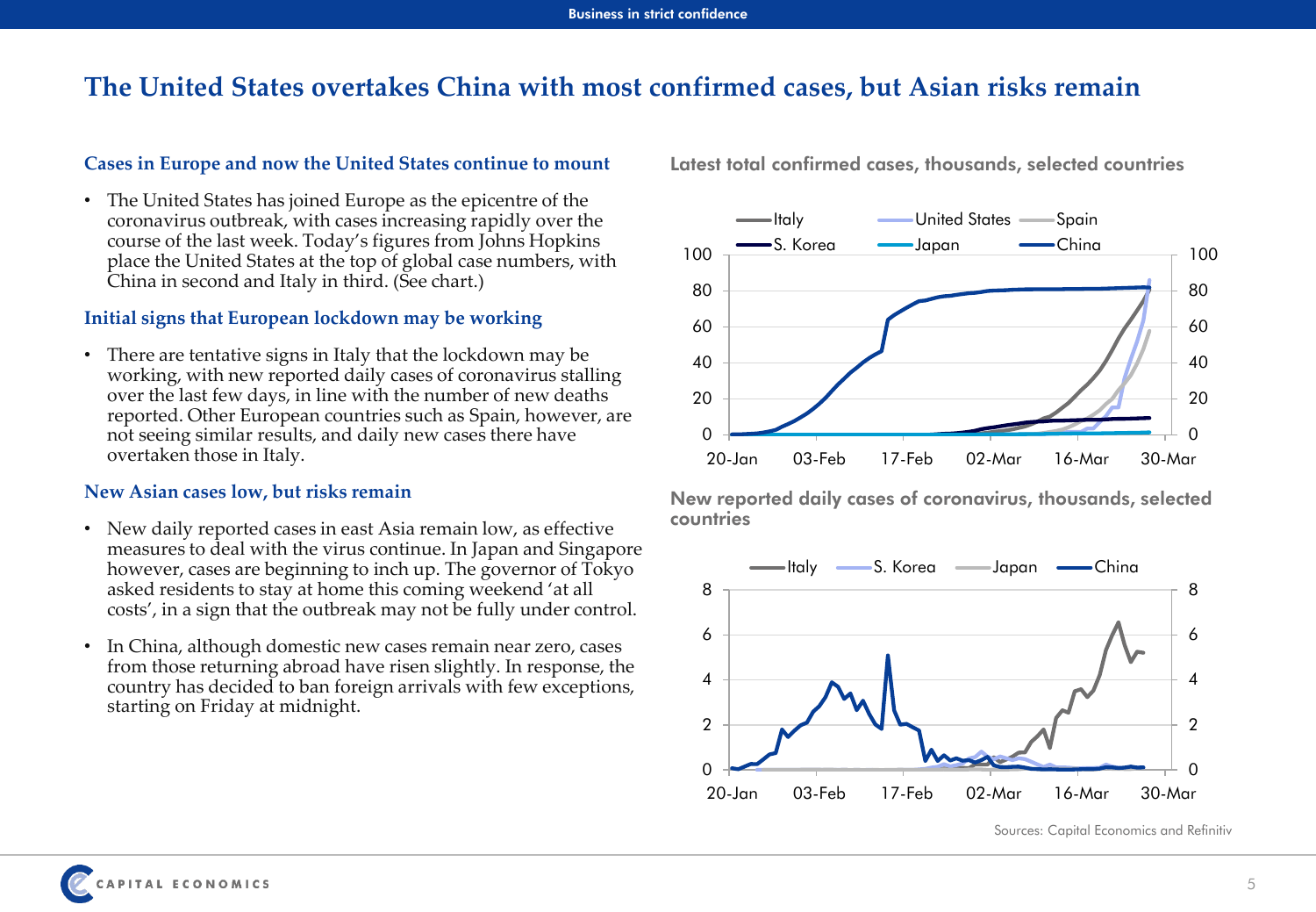### **Chinese activity continues to recover, but drags on demand expected going forward**

#### **Indicators suggest recovery is continuing in China**

• The latest indicators show that the economic recovery is ongoing in mainland China. Although indicators are yet to reach their 2019 levels, there are encouraging signs of progress. China is, for example, beginning to ease travel restrictions in Hubei province, due to take effect in early April. (See chart.)

#### **Current trajectory suggests 'normality' in mid-to-late April**

• On the current trajectory of recovery in China, we expect most indicators to be back to 2019 average levels by middle to late April. However, this return to normality will vary by sector, with heavy industry expected to return earlier than other indicators, whilst road congestion and subway passengers will be later. Some indicators, such as the net flow of people leaving large cities, may take longer still.

#### **Drags on demand to last longer with global demand falling**

- We expect drags on demand to last longer. Both consumers and firms are likely to remain cautious as long as fear of infection lingers. The accelerating downturn and spread of infections globally mean both that export demand is collapsing and that the government and the public in China won't be able to relax, even if domestic infections remain contained.
- Many are now looking to China to provide a guide to the speed at which downturns elsewhere will be reversed. The two-month lag between the leadership signalling that economic conditions should return to normal and our earliest estimate for when supply-side disruption could ease in mid-April suggests that other countries should plan for a drawn-out recovery.

**Economic activity in China relative to 2019, percentage of 2019 activity level**



**New confirmed infection in China (excluding arrivals from abroad), thousands, with stylised timeline of key dates**



Sources: Capital Economics and Wind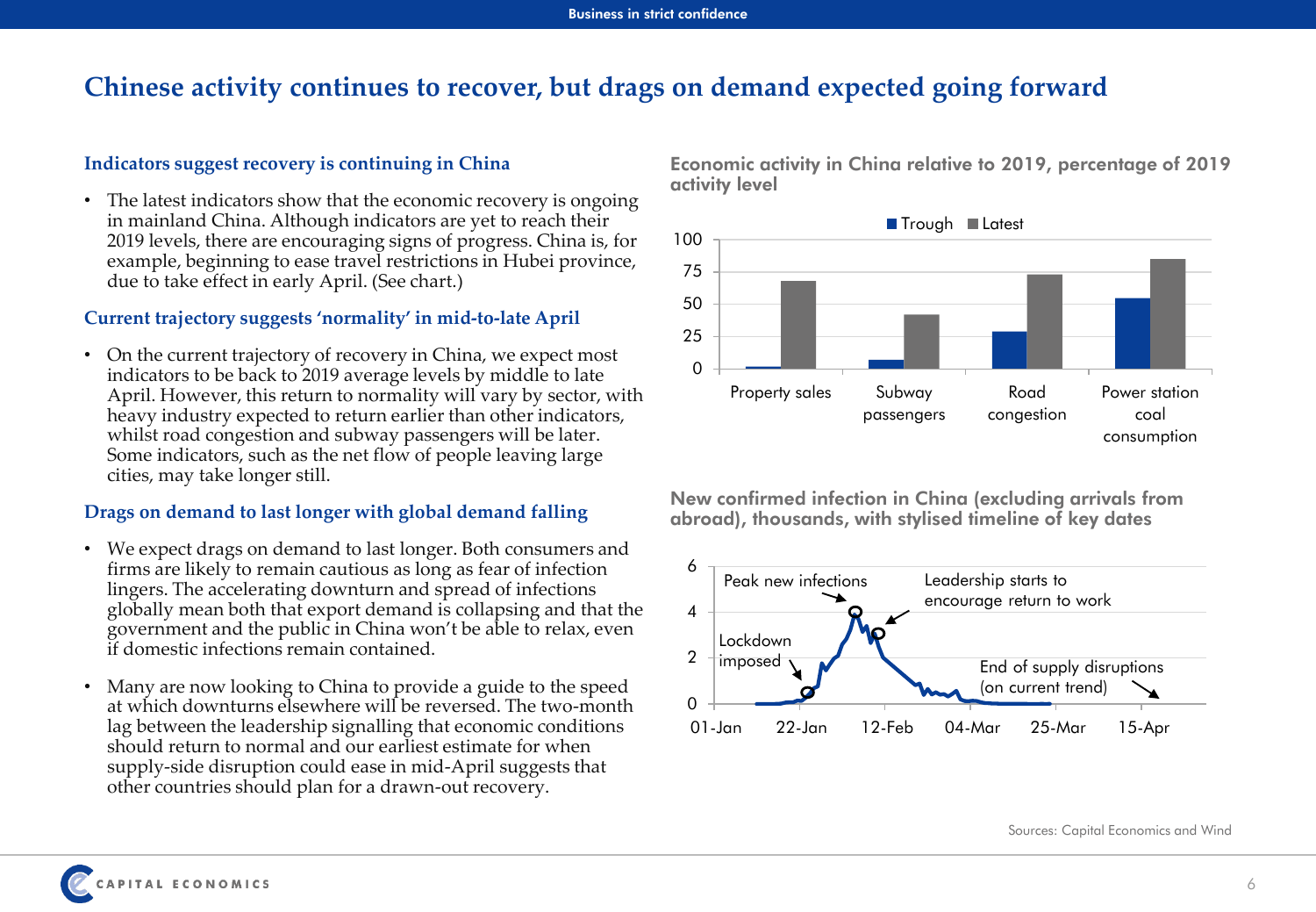### **Weakening economic prospects have been initially led by services**

#### **Early indicators suggest slump is down to service sector**

- Early data releases from Singapore have suggested that the falls seen in gross domestic product are largely attributable to the services sector, based on early data and estimates.
- Across countries, services such as restaurants have been hardest hit, with many countries now having mandated closures of nontakeaway establishments. Leisure activities such as cinemas and tourism have also seen steep declines. Bangkok Airport, for example, saw 800 arrivals on 25<sup>th</sup> March, down from a typical 80,000.
- There has been a temporary bounce in supermarket retail in many countries, including the Netherlands. This, however, is unlikely to last as the initial panic buying fades and wider restrictions increase.

**Annualised quarter-on-quarter change in Singaporean gross domestic product by sector, per cent**



Sources: Capital Economics and Refinitiv

**Year-on-year change in restaurant visits in Australia, the United States and Germany, per cent**



**Netherlands supermarket weekly turnover, week-on-week change, per cent**



Source: Capital Economics, OpenTable and Statistics Netherlands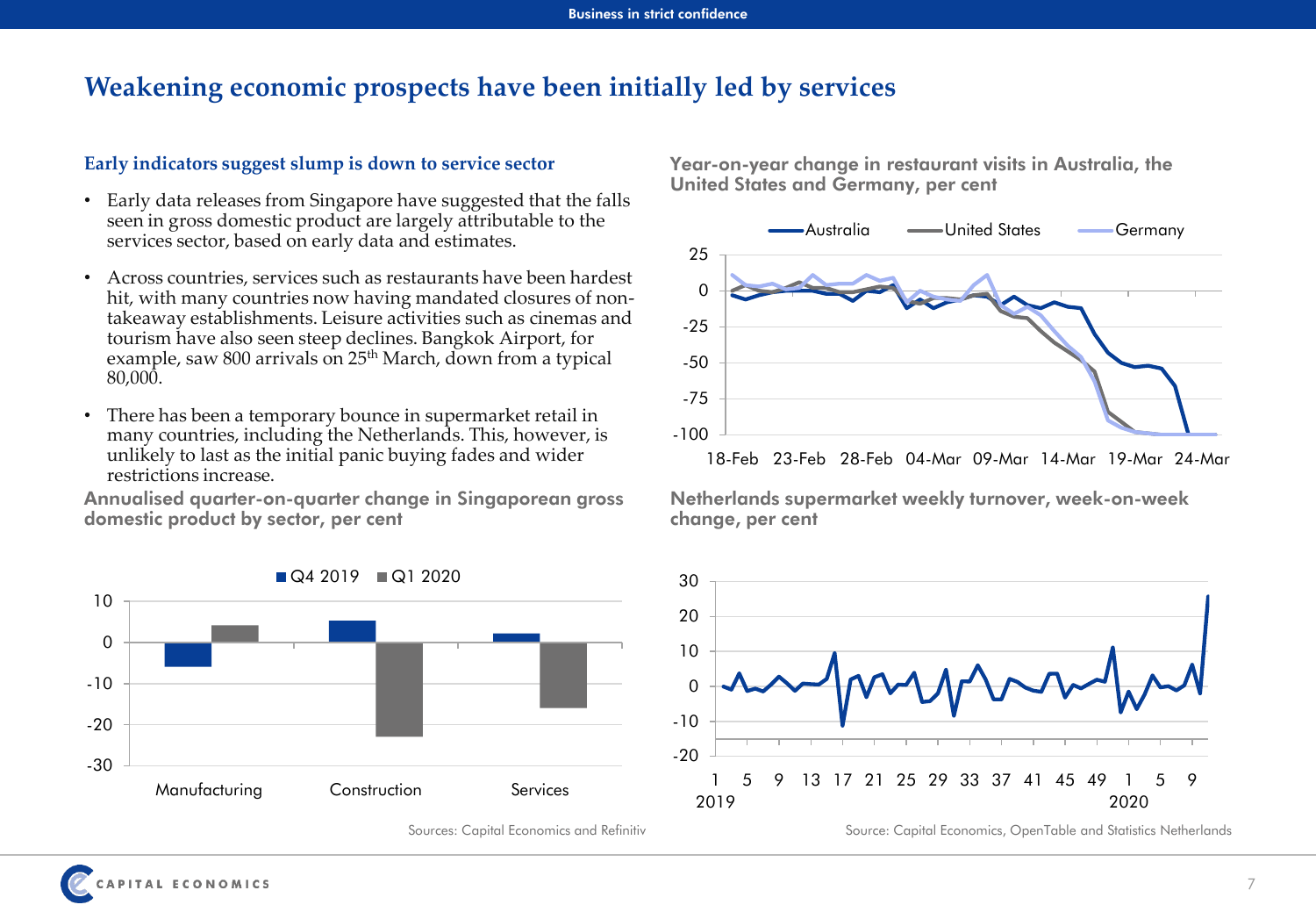### **The virus and containment measures are beginning to impact on the manufacturing sector**

#### **Global trade will be hit hard**

- Korean imports from China bounced strongly in March, as activity in China started to pick up. However, the rebound will be short lived because there is growing evidence that the global economic hit is starting to impact on manufacturing.
- The slow average sailing speed of container ships indicates that demand remains weak. And the most recent Purchasing Mangers' Indices (PMIs) imply that worse is to come. Investment is likely to be hit hard hit by uncertainty, cashflow worries and falling consumption demand.
- Based on the experience of the financial crisis, we expect world trade volumes could fall by one-fifth. This is particularly bad for export dependent economies, such as Vietnam and Germany.

**Advanced economies export orders, advanced 3 months and volumes, 3-month average annual growth, per cent**



Sources: Capital Economics and Refinitiv

**Korean imports, working-day adjusted, billions of United States dollars**



**Average container speed, knots, five day moving average**



Sources: Korea Customs Service, Refinitiv and Capital Economics. Note March 2020 data based on first 20 days of month.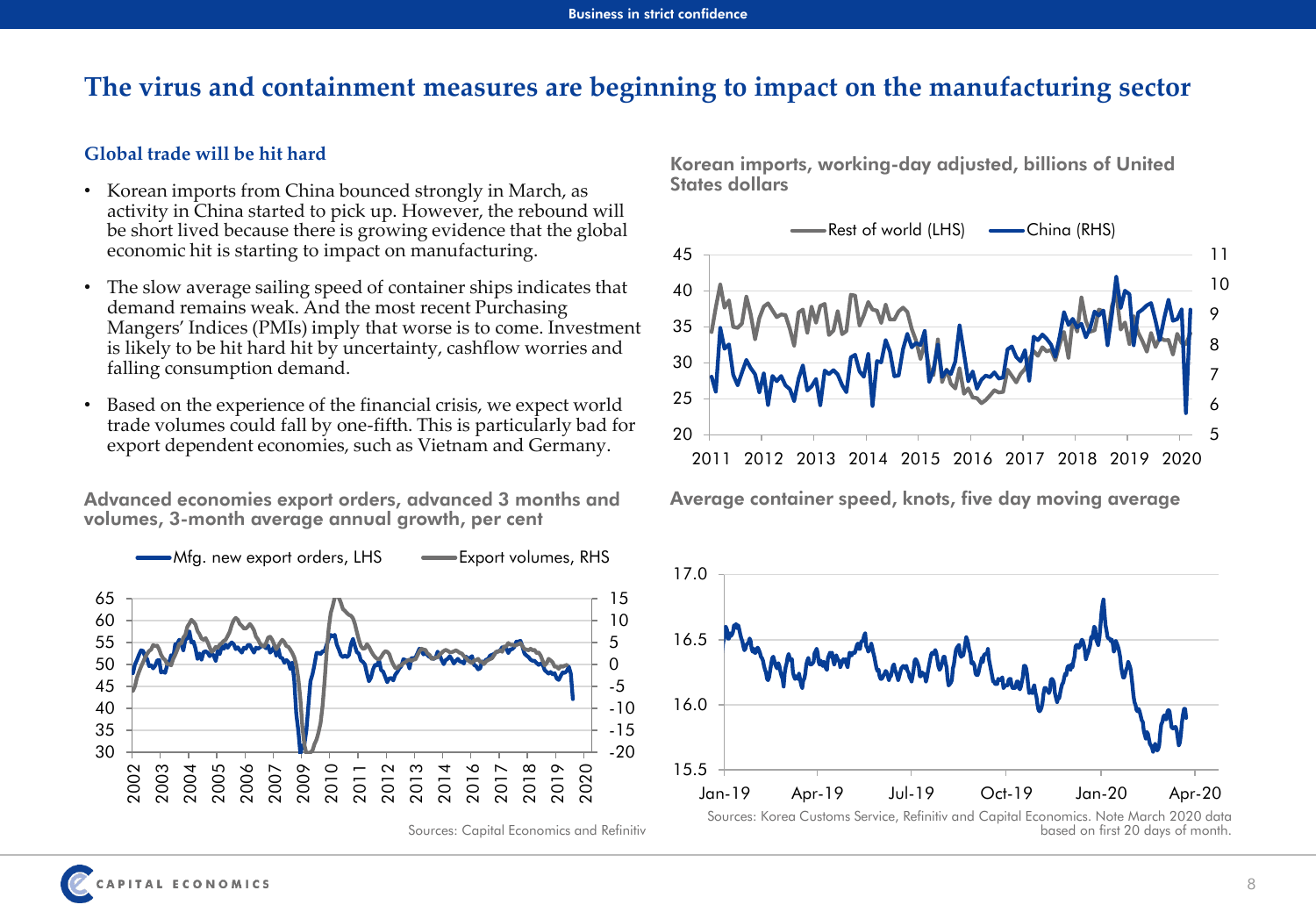### **Policy measures have eased market funding strains, at least for now**

#### **Financial conditions tightening across the board**

- The turmoil in markets over the past month as the coronavirus pandemic has spread across the world has led to sharp falls in the prices of risky assets and triggered some of the worst strains in the financial system since the 2007-09 Global Financial Crisis.
- The difference between secured and unsecured lending rates for US dollars in the interbank market has soared. (See chart.) The difference is its highest since 2009, though it remains well below its crisis-era peak.

#### **Corporates, liquid assets and FX all under pressure**

- Signs of strains are easing, at least for now, as early policy interventions have been enacted. But we do not expect a recovery in asset markets until there are clear signs that the outbreak is under control.
- Funding markets for corporates, for example, are under strain. In the US, the interest rate on 3-month commercial paper has increased considerably, and the spread on longer-dated corporate bonds has also jumped. These initial strains prompted early policy interventions at stress levels below those seen in the financial crisis. The Fed's announcement of large-scale support for corporate funding, however, has had limited impact so far.
- Foreign exchange markets, where daily turnover dwarfs even that in government bond markets, have also seen large swings over recent weeks, in part because liquidity has become scarce. That said, the weakening of the US dollar over recent days suggests that policymakers' efforts to ease strains in short-term funding markets are having an effect.

**3-month LIBOR-OIS spread for the United States dollar, basis points and volatility of the S&P 500 equity index, points**



**S&P 500 equity index and inverted United States dollar index, points**



Sources: Capital Economics and Bloomberg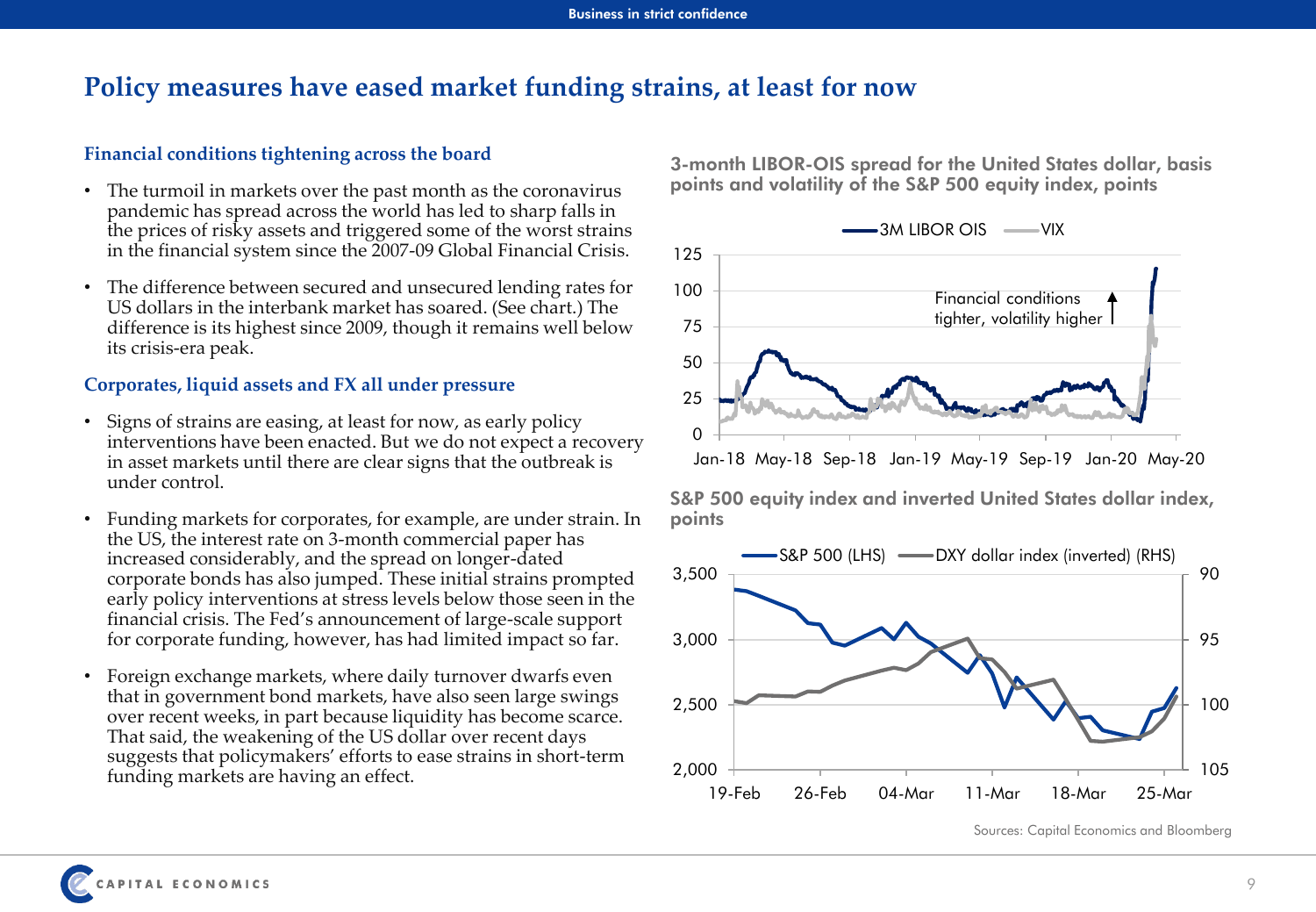### **Emerging market vulnerability has come to the fore in recent weeks**

#### **Large capital outflows are tightening financial conditions**

- The dislocation in global financial markets has led to large capital outflows from emerging market debt and equity markets, as in the case of India. The outflows have caused financial conditions to tighten.
- The numbers are ominous. The data suggest that outflows from these countries' bond and equity markets have been much larger than they were after the collapse of Lehman Brothers in 2008 and during the China hard landing fears which began in August 2015. Even taking account of the fact that emerging market gross domestic product is twice as large in dollar terms as it was in 2008, the moves are still striking.
- If governments in the developed economies can't shield their banks from the economic effects of the coronavirus, that could result in a much more abrupt pullback in bank flows from emerging markets. Were that to happen, the economic impact could be even more damaging than what we've seen so far.

#### **If foreign banks pull back, a painful credit crunch could follow**

- The majority of upcoming emerging market external debt repayments are on loans from foreign banks. (See chart.) Much of that loan debt consists of banks' borrowing on foreign wholesale markets, but it also includes foreign banks' loans to emerging market corporates.
- If banks and corporates can't roll this financing over, they would need to sell assets and shrink the size of their balance sheets. That, in turn, could result in a severe and painful credit crunch, as happened across much of Eastern Europe during the global financial crisis.

**Net foreign portfolio flows in India, billions of Indian rupees, monthly total**



**Short-term external debt by type of debt, percentage of 2019 gross domestic product**



Sources: Capital Economics and CEIC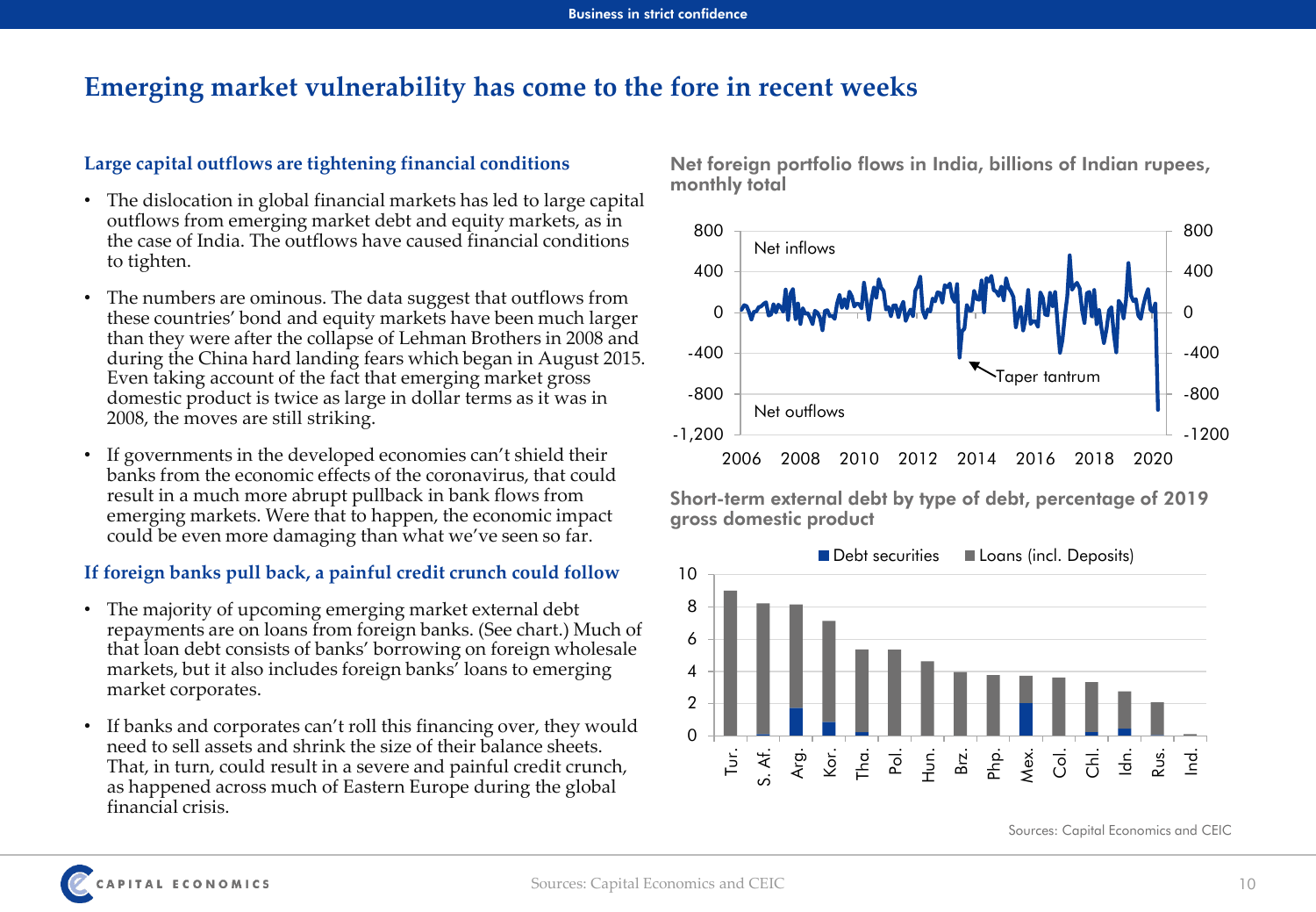### **Fiscal stimulus measures appear manageable and more may follow**

#### **Large fiscal measures have been announced worldwide**

- Fiscal support measures have been introduced in a number of countries. The size currently varies a lot between countries, from barely anything in Japan to packages worth around 20 per cent of gross domestic product in some European countries. In all countries, though, this support is certain to rise further. For example, Japan is considering a package worth ¥30 trillion (1.4 per cent of output).
- The measures announced fall into two categories. The first is actual giveaways (e.g. cash payments to people, tax breaks for firms). The second, far bigger component, is loans and guarantees to businesses. Many of the costs attached to the latter may either be recouped (in the case of loans) or never realised (in the case of guarantees), depending on the level of defaults.

### **Spending is likely to be debt-financed and relatively sustainable**

- These packages will not be funded by raising taxes, so the measures will be debt-financed. Most central banks have announced big (in some cases unlimited) quantitative easing (QE) programmes, meaning that they will hoover up these new bonds.
- A deficit of 10 to 20 per cent of gross domestic product for a year would boost government debt to gross domestic product ratios by 10 to 20 percentage points, which seems manageable for most countries in this era of low interest rates.
- This extra spending is unlikely to result in inflation, especially in the near-term. Even if fiscal policy halts the decline in demand, it will not stop a big recession. Further out, if signs of inflation did emerge, central banks could tighten policy.

**Discretionary fiscal stimulus announced since coronavirus, as a share of gross domestic product, per cent**

Other fiscal measures (deferred tax payments, loan guarantees etc)



**Possible effect of coronavirus on budget balance in 2020 as a share of gross domestic product, as at 26th March, per cent** 



Sources: Capital Economics and Refinitiv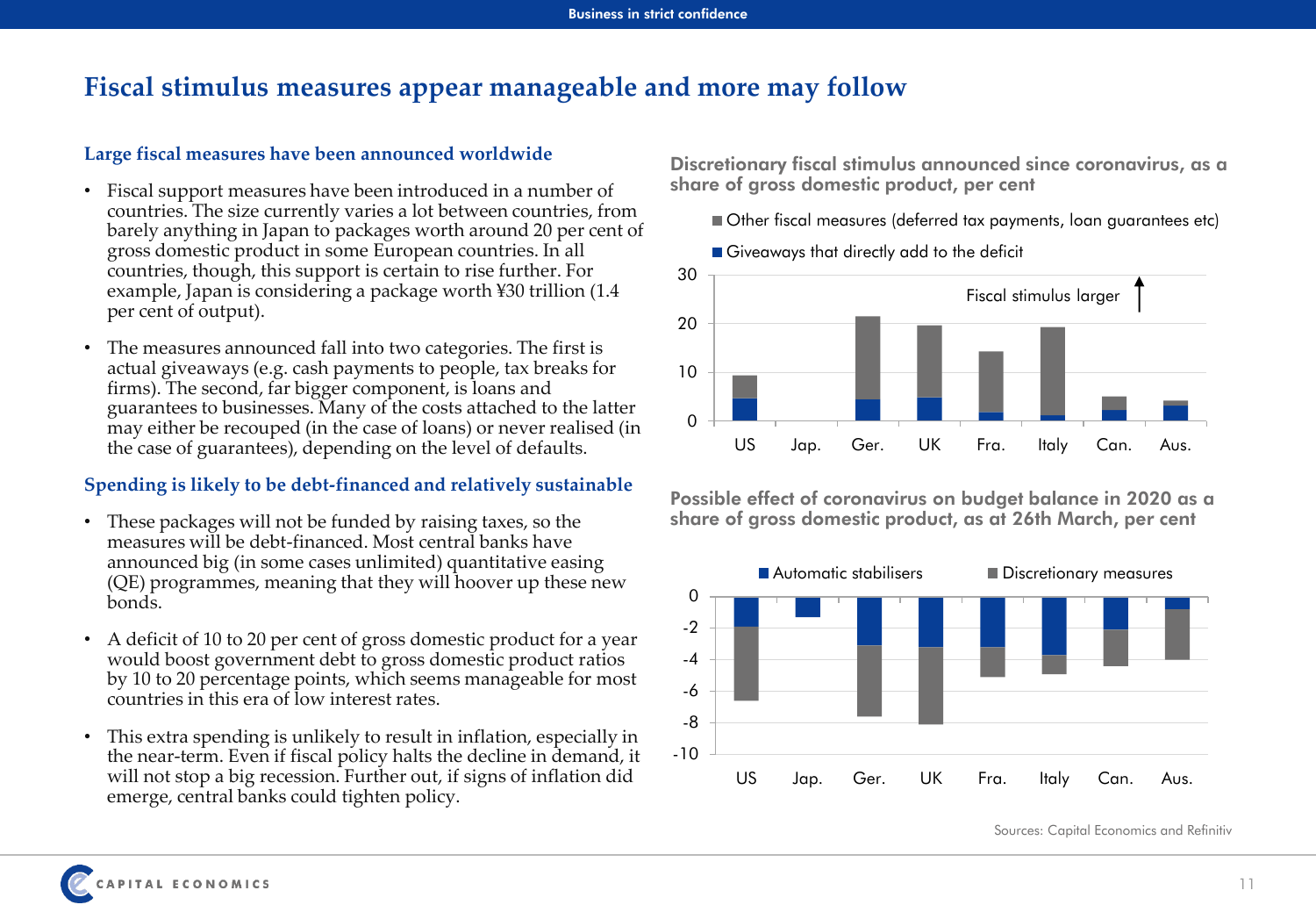### **Negative headline inflation likely to prove temporary**

#### **Near-term inflation expectations have fallen dramatically**

• Market-based measures of US inflation compensation amid the spread of coronavirus have collapsed to their lowest levels since the Global Financial Crisis. That said, they have partly reversed in recent days in response to the announcement of further policy stimulus. Nonetheless, investors still seem to be braced for a short-lived fall in the annual rate of change in the US consumer price index.

#### **Reasons to expect core inflation to remain positive**

- The slump in inflation compensation measures is not surprising. Consumer price inflation in the United States was not far above two per cent before the pandemic, and the recent oil price plunge will push headline inflation into negative territory.
- However, this is not the same as deflation, as the fall is confined to a few sectors. After the financial crisis, headline inflation was also negative during much of 2009 in the United States. Core inflation, meanwhile, remained positive and well above zero. A similar outcome is quite possible this time around.
- Monetary policy may struggle to boost demand compared to the last crisis. After all, nominal interest rates in the US were not very high before the outbreak of the virus, so the central bank has not been able to reduce them by as much as it did during the last crisis. Central banks in other developed economies have had even less scope to reduce interest rates.
- In addition, since the financial crisis, inflation has not been very responsive to changes in unemployment. Unless that changes, it is another reason to think that core inflation will remain positive.

**Yields of United States inflation-linked and government bonds, per cent, along with inflation compensation, percentage points**



**Year-on-year change in consumer price inflation in the United States, per cent**



Sources: Capital Economics and Bloomberg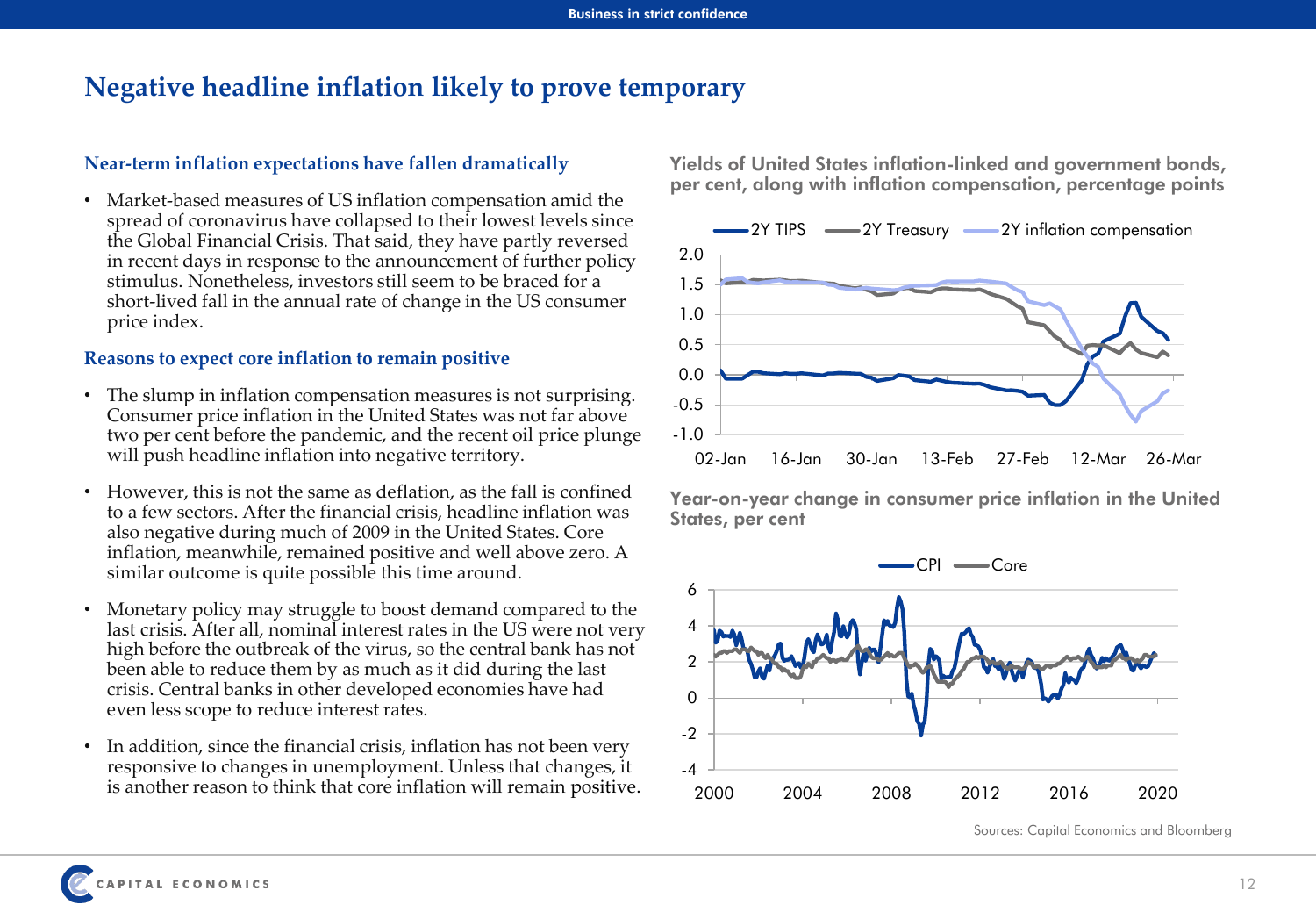### **Rise in United States unemployment forecast to be larger than in the global financial crisis**

### **Unprecedented leap in US initial jobless claims**

- The nationwide closure of restaurants, bars and other public venues in the United States, along with the total lockdowns in place in many states, resulted in an unprecedented surge in initial jobless claims to 3.3 million last week. (See chart.)
- With reports suggesting that many state employment offices have struggled to process the tidal wave of claims, last week's data will not have captured the full extent of the damage.
- Containment measures are still being extended across the country as the virus continues to spread rapidly. We now expect gross domestic to plunge by 40 per cent annualised in the second quarter, with as many as 14 million jobs likely to be lost over the coming months. That would push the unemployment rate up to around 12 per cent, higher than the 2009 peak.

#### **Other developed markets to be less affected, but still hit**

- The United States' more flexible labour market means that a given hit to activity would typically cause a bigger rise in unemployment there than in Europe. But the outlook for the labour market in the euro-zone is still grim.
- We think the unemployment rate in the euro-zone will surge to about 12 per cent by the end of June, giving up seven years' worth of gains. Much of this rise may prove temporary if the economy rebounds in the second half of the year, as we assume, but it will probably still be above 8 per cent at year-end.
- We had expected the United Kingdom government's massive support package to limit the rise in the unemployment rate to 6 per cent, but the recent surge in benefit claims suggests the increase will exceed this.

**Weekly jobless claims in the United States, thousands**



**Peak unemployment rate forecasts for major developed market economies, per cent**

|                          | <b>Unemployment rates overview</b> |                          |                             |
|--------------------------|------------------------------------|--------------------------|-----------------------------|
|                          | <b>Current peak</b><br>forecast    | Most recent<br>datapoint | Peak of<br>financial crisis |
| <b>United States</b>     | 12.0                               | 3.5                      | 10.0                        |
| <b>United</b><br>Kingdom | 6.0                                | 3.9                      | 8.5                         |
| Euro-zone                | 12.0                               | 7.4                      | 10.3                        |
| Japan                    | 3.7                                | 2.4                      | 5.5                         |

Sources: Capital Economics and Refinitiv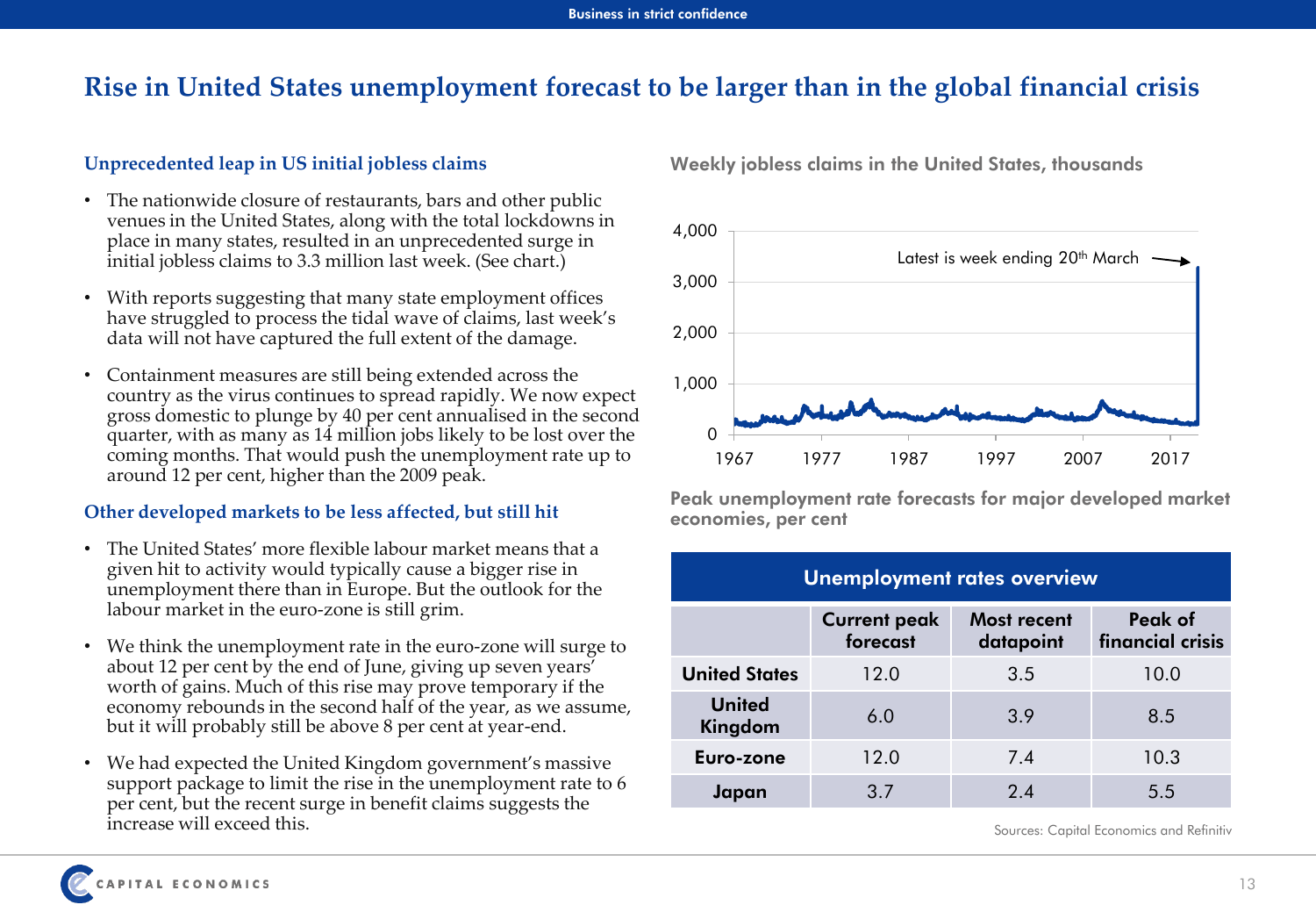### **Most major economies will contract in 2020, with even emerging markets declining**

**Latest forecast for year-on-year change in gross domestic product in 2020 (per cent) and revision compared to pre-virus forecasts (percentage points)**



Source: Capital Economics

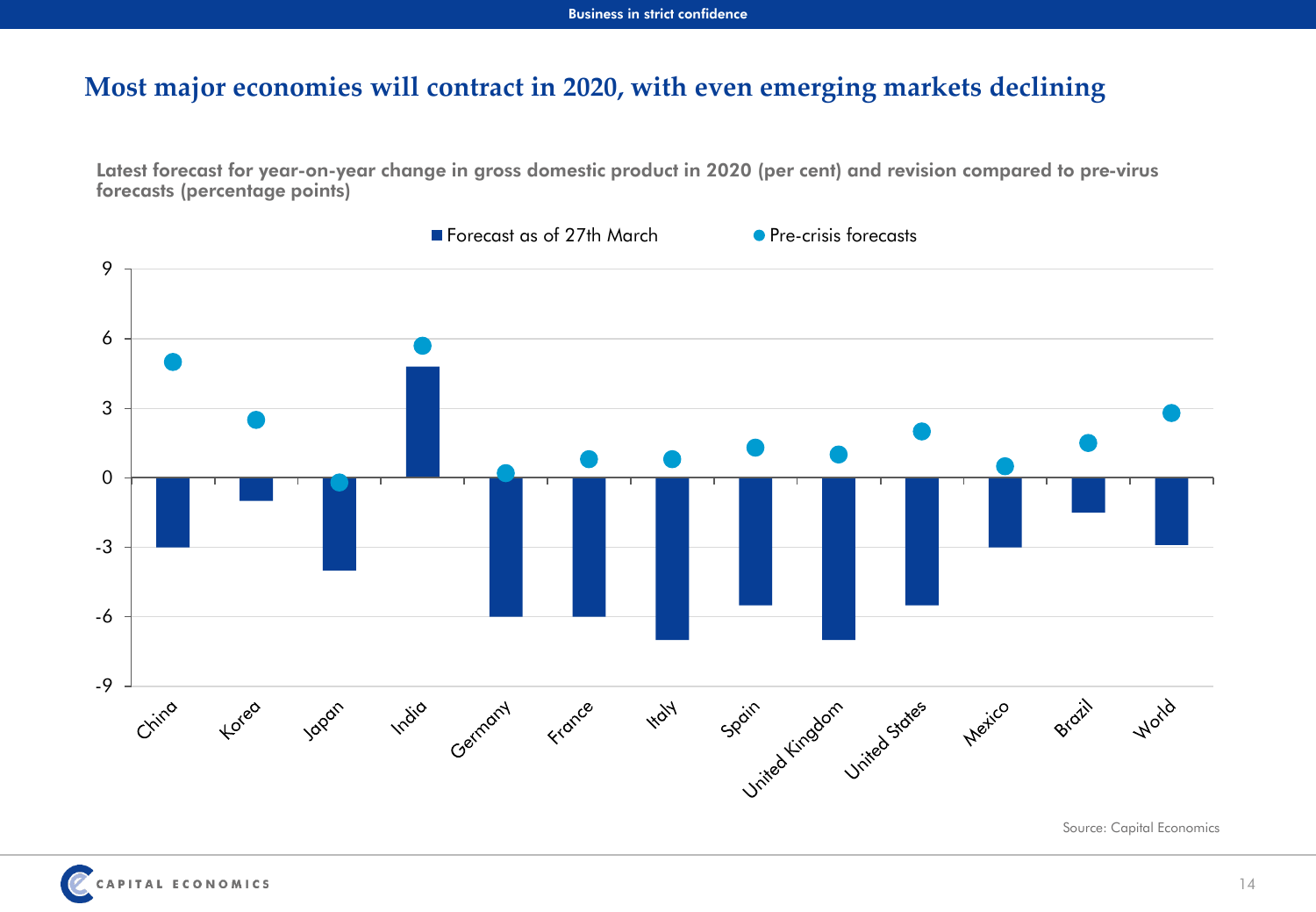## **Gross domestic product forecasts in detail – 27th March**

|                      | Real economic growth rate, quarter-on-quarter,<br>per cent |         |      |     | Forecasts, year-on-year,<br>per cent |      | <b>Revisions since pre-</b><br>crisis, percentage points |      |
|----------------------|------------------------------------------------------------|---------|------|-----|--------------------------------------|------|----------------------------------------------------------|------|
|                      | Q1                                                         | Q2      | Q3   | Q4  | 2020                                 | 2021 | 2020                                                     | 2021 |
| <b>Asia</b>          |                                                            |         |      |     |                                      |      |                                                          |      |
| China                | $-20.0$                                                    | 14.0    | 9.0  | 6.0 | $-3.0$                               | 14.0 | $-8.0$                                                   | 7.5  |
| Korea                | $-1.5$                                                     | $-4.0$  | 3.5  | 2.0 | $-1.0$                               | 5.0  | $-3.5$                                                   | 2.5  |
| Japan                | $-0.9$                                                     | $-4.0$  | 2.1  | 0.7 | $-4.0$                               | 2.0  | $-3.8$                                                   | 1.1  |
| India                | 0.0                                                        | $-5.2$  | 7.7  | 1.8 | 1.0                                  | 9.0  | $-4.7$                                                   | 2.5  |
| <b>Europe</b>        |                                                            |         |      |     |                                      |      |                                                          |      |
| Germany              | $-2.5$                                                     | $-12.5$ | 7.0  | 8.0 | $-6.0$                               | 6.0  | $-6.2$                                                   | 5.4  |
| France               | $-2.5$                                                     | $-12.5$ | 7.0  | 8.0 | $-6.0$                               | 6.0  | $-6.8$                                                   | 5.0  |
| <b>Italy</b>         | $-5.0$                                                     | $-10.0$ | 10.0 | 5.0 | $-7.0$                               | 6.0  | $-7.2$                                                   | 5.8  |
| Spain                | $-2.5$                                                     | $-12.5$ | 7.0  | 8.0 | $-5.5$                               | 6.0  | $-6.8$                                                   | 4.5  |
| United Kingdom       | 0.0                                                        | $-15.0$ | 5.0  | 8.5 | $-7.0$                               | 8.5  | $-8.0$                                                   | 6.5  |
| <b>Americas</b>      |                                                            |         |      |     |                                      |      |                                                          |      |
| <b>United States</b> | 0.0                                                        | $-11.5$ | 4.0  | 5.0 | $-5.0$                               | 7.0  | $-7.0$                                                   | 4.1  |
| Mexico               | $-0.3$                                                     | $-10.0$ | 2.5  | 4.0 | $-6.0$                               | 5.0  | $-6.5$                                                   | 3.0  |
| <b>Brazil</b>        | 0.0                                                        | $-4.0$  | 0.8  | 1.0 | $-1.5$                               | 7.5  | $-3.0$                                                   | 5.7  |
| World                | $-5.4$                                                     | $-3.2$  | 6.1  | 4.7 | $-3.0$                               | 7.5  | $-5.8$                                                   | 4.3  |